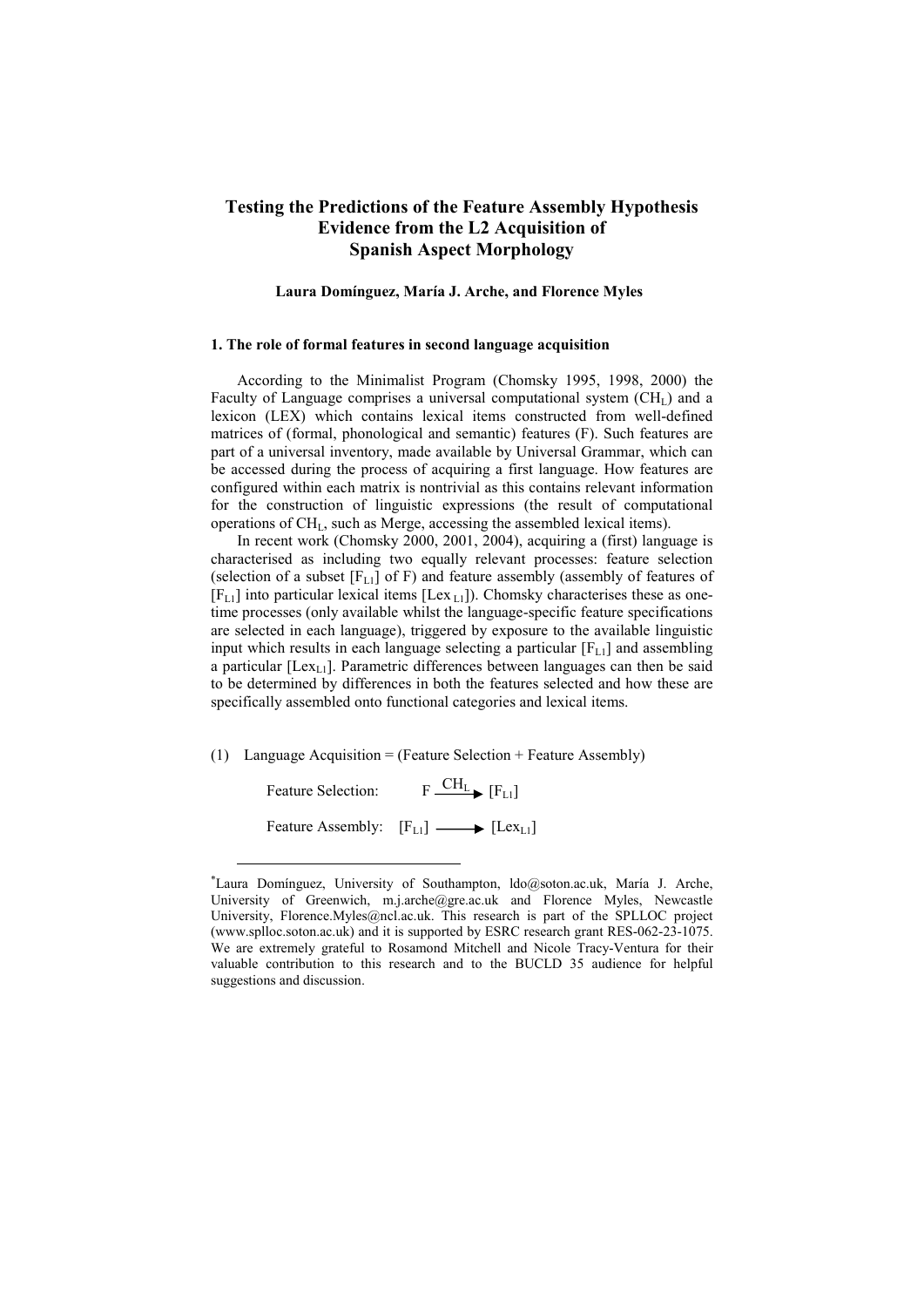It is not completely clear whether access to the universal inventory of features is still readily available once a language has selected its specific subset  $[F<sub>L1</sub>]$  of F. This prompts the question of whether L2 speakers can ever be successful in acquiring a grammar which contains features which are not selected by their native language.

Generative second language research has examined to what extent crosslinguistic differences regarding the features selected by each language  $[[F_L]]$ ,  $[F_{L2}]$   $[F_{L3}]...]$  constitute a source of interlanguage variability and permanent impairment for second language speakers (Hawkins and Chan 1997, Hawkins 2005, Tsimpli 2003, Franceschina 2004, Lardiere 2006, 2009 among others). Recent accounts of persistent problems in L2 acquisition comprise two different views, those who locate the deficit in the computational system itself (because of the impossibility of acquiring new L2 features after the critical period) (e.g. Hawkins and Chan 1997, Tsimpli 2003, Hawkins and Liszka 2003, Tsimpli and Mastropavlou, 2007, Tsimpli and Dimitrakopoulou (2007)), and those who locate the deficit at the level of mapping of syntactic knowledge onto other grammatical domains (morphology and phonology in particular) (Prévost and White 2000, Lardiere 1998a, b, 2000, and Goad and White 2004). Interestingly, the latter allows for the possibility of a deviant grammar even if knowledge of the target (uninterpretable) features is not impaired<sup>1</sup>. This scenario makes it possible that acquiring the target  $[Lex<sub>L2</sub>]$  (and not  $[F<sub>L2</sub>]$ ) might be the source of attested problems in L2 acquisition.

Recently, Lardiere (2005, 2008, 2009) as well as Choi and Lardiere (2006a) have formalised such a possibility in the Feature-Assembly Hypothesis (FAH). This approach presupposes that successful L2 acquisition is determined by the reassembling of features of the L2 which already exist in the L1 into new functional categories and lexical items. Consequently, convergence depends on whether L1 features have the same morpholexical expressions in the L2 and whether learners can effectively reconfigure them when they do not. If certain problems in acquisition are then external to the computation system, the question of whether divergence in L2 grammars can properly be accounted for by a feature accessibility account needs to be seriously examined using a variety of grammatical structures as evidence.

This paper examines the validity and predictive power of the featureassembly account by providing evidence from the L2 acquisition of Spanish imperfect (Arche, Domínguez and Myles (2010a) and Domínguez, Arche and Myles (2010b)), a well-documented area of difficulty for L2 speakers. This is an appropriate area to examine the role of feature assembly in acquisition as knowledge of aspectual distinctions in Spanish requires native speakers of English to remap semantic concepts regarding the temporal status of events onto new morphological configurations (Slabakova and Montrul 2002, Montrul and Slabakova 2003).

 $\overline{a}$ 

 $1$  Hawkins (2005) argues that apparently targetlike grammars can be impaired as well.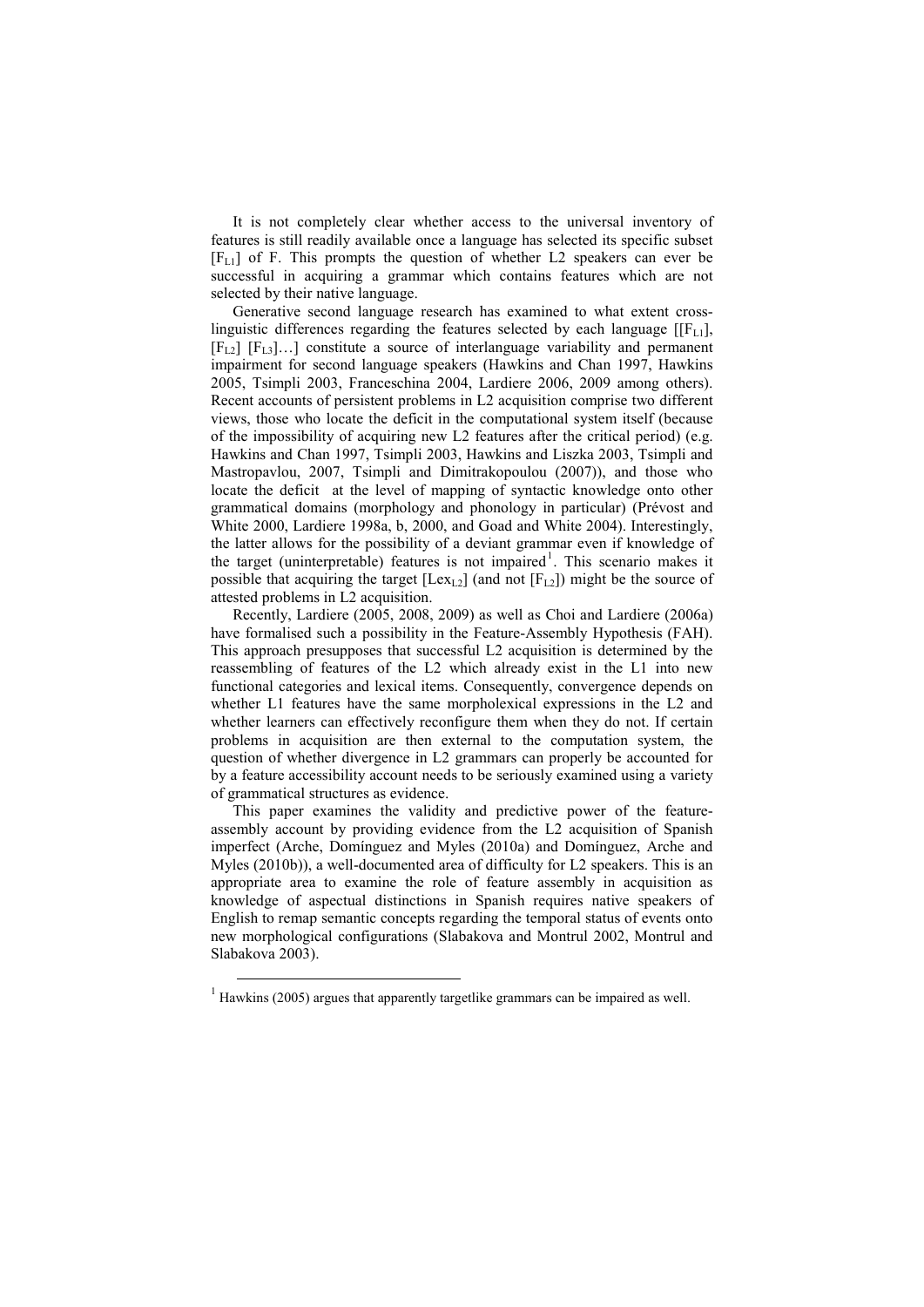#### **2. Defining the Learning Task in Language Acquisition**

Feature Selection  $[F_{L1}]$  and Feature Assembly  $[LEX_{L1}]$  in child language acquisition are natural processes triggered by exposure to primary linguistic data (PLD). Whether these processes can be replicated multiple times during a person's lifespan, upon exposure to new PLD, is a matter of debate. Likewise, generative SLA research does not agree on whether feature assembly is a necessary process in the L2 acquisition process, and whether feature selection alone can explain divergence in non-native grammars. In abstract terms, two possible learning scenarios (represented by hypotheses 1 and 2 below) are possible:

- H1: Learnability problems in L2 acquisition are determined by the (im)possibility of selecting new features ( $[F_{L1}] \rightarrow [F_{L2}]$ )
- H2: Learnability problems in L2 acquisition are determined by the (im)possibility of reassembling existing features into new configurations (i.e.  $[F_{L1}] \rightarrow [F_{L2}]$  and  $[LEX_{L1}] \rightarrow [LEX_{L2}]$ )

According to H1 variability and divergence in second language acquisition are the result of the inability of accessing features of  $[F_{12}]$  which are not already in  $[F_{L1}]$  as the result of the critical period. For instance, Franceschina (2005: 33-34) supports this point by stating the following when discussing the acquisition of parameterized functional features (PFF): *"Parametric differences between languages are taken to be differences in PFF composition in [F]. It follows that there will always be a difference in PFF composition between*  $[Fl<sub>L1</sub>$  *and*  $[Fl<sub>L2</sub>]$ *(i.e.*  $[F]_{L2} - [F]_{L1} \neq \emptyset$ ). Given my assumption that adult L2 grammar building is *limited to the representational resources in FL1 and taking into account that*   $[F]_{L2} - [F]_{L1} =$  at least 1, it follows that  $F|_{L1}$  *]* will always be insufficient to *build the grammar of an L2 in the way that a child L1 learner does so, as there will always be at least one PFF needed for building the L2 in a nativelike way missing from [F]L1,"* 

In contrast, H2 regards variability and divergence as the result of the inability to reassemble the subset of features in  $[F<sub>L2</sub>]$  which also exist in the L1 but are configured in a different manner. Lardiere (2008:235) illustrates this point when she explains that *"...acquiring an L2 grammar is not just a matter of learners determining whether features are still available for selection from a universal inventory and are, in fact, selected. In particular, we need to consider how they are assembled or bundled together into lexical items (or functional categories), and then we must further consider the particular language-specific conditions under which they are phonologically realized."* 

Most recent L2 language acquisition accounts are based on hypothesis 1 as they regard the learning task to be determined, in some way or other, by whether features of the L2 are present in the L1 or not. However, if parametric differences among languages are also determined by how formal features are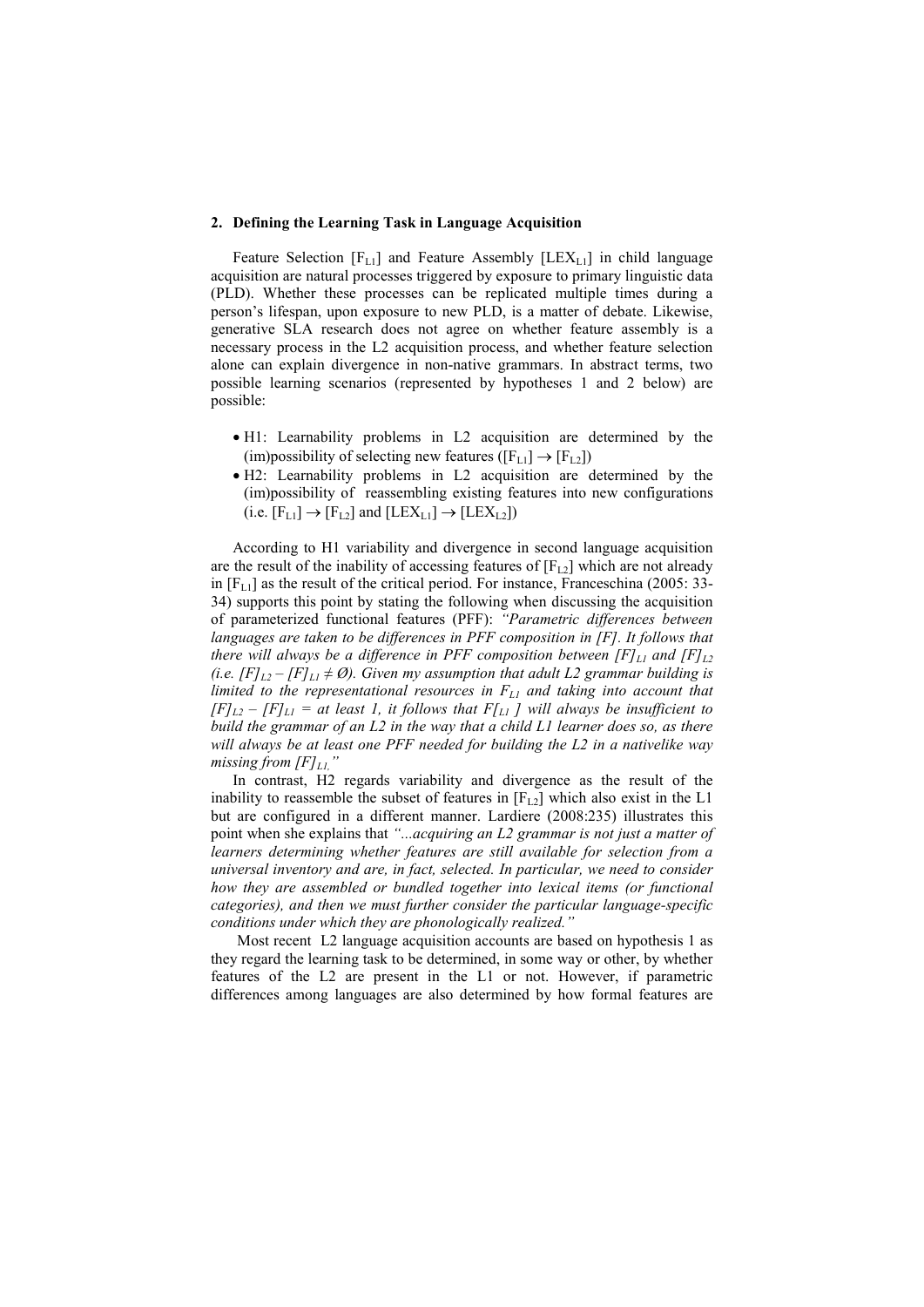configured in each language it seems obvious that SLA research should also consider the possibility that hypothesis H2 (which takes into account differences in how features are assembled in each language) may be correct.

The following sub-sections contrast these two hypotheses in more detail by considering two hypothetical languages  $[F_{L1}]$  and  $[F_{L2}]$  which have selected the following sets of features:

(2)  $[F_{L1}] = (F1, F2, F3, F4, F5, F6, F7)$  $[F<sub>L2</sub>] = (F3, F4, F5, F8, F9, F10)$ 

Some of the features are exclusive to  $F_{L1}$  (e.g. F1, F2, F6, F7), some are exclusive to  $F_{12}$  (e.g. F8, F9, F10) and some are shared by the two languages (e.g. F3, F4, F5). The question each hypothesis addresses is which subset of  $[F<sub>L2</sub>]$ will be fully acquired by a native speaker of  $[F_{L1}]$ .

### **2.1 Hypothesis 1 (Feature selection:**  $[F_{L1}] \rightarrow [F_{L2}]$ **)**

 In this hypothesis only feature selection (and not whether features are assembled in a different manner) is considered. According to this hypothesis convergence depends on existing similarities and discrepancies between the features selected in the native  $[F_{L1}]$  and target  $[F_{L2}]$  grammars. Taking this into consideration two scenarios can be entertained (see table and diagram below). In Scenario A full convergence is expected for all features, including those which are not instantiated in the L1. The Full Transfer/Full Access Hypothesis (Schwartz and Sprouse 1994,1996) where all L2 features, even if they are new, can be successfully acquired represents this possibility. In contrast, in scenario B (e.g. the Representational Deficit Hypothesis (Hawkins 2003; Hawkins and Hattori 2006) or the Interpretability Hypothesis (Tsimpli 2003)) access to the universal inventory of features is subject to a critical period which implies that not all of the L2 features may be successfully acquired. This means that the subset of  $[F_{L2}]$  which is not present in the L1 cannot be acquired; that is, convergence is only expected for those features of the L2 which are a subset of the L1 ( $[F_{Ln}] \subset [F_{L2}]$ ) (where  $[F_{Ln}]$  is the expected final state of the learned F). The expected final grammar only contains those features which are selected in both languages ( $[F_{L2}] \cap [F_{L1}]$ ) (see Fig 1).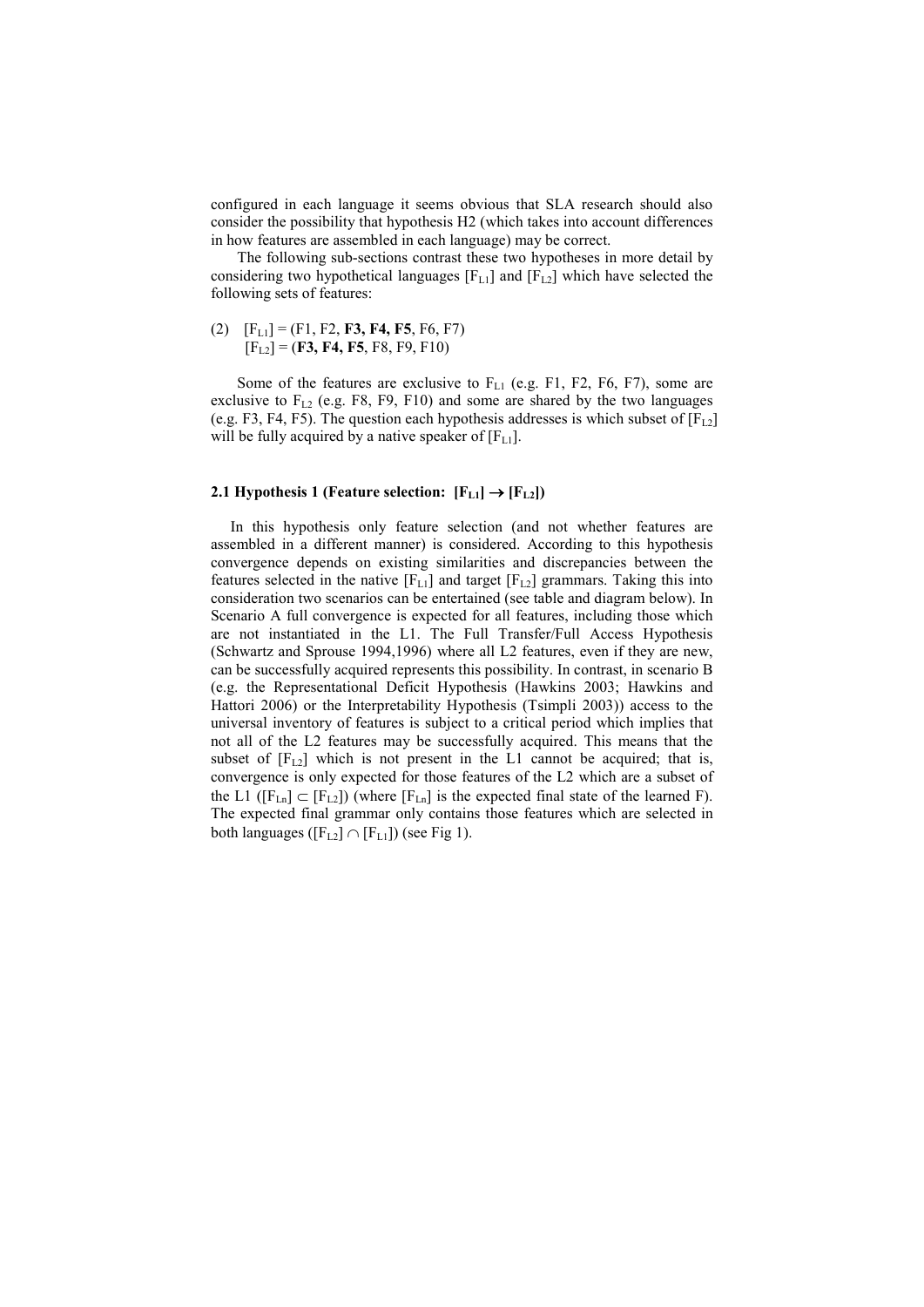**Table 1. Expected outcome for Hypothesis 1** 

|            | Initial<br><b>State</b> | <b>Final State</b>                  | Convergence                                                             |
|------------|-------------------------|-------------------------------------|-------------------------------------------------------------------------|
| Scenario A | $[F_{L1}]$              | $[F_{Ln}] = [F_{L2}]$               | Full: (i.e. $[F_{Ln}] = F3$ , F4,<br>F5, F8, F9, F10)                   |
| Scenario B | [F <sub>L1</sub> ]      | $[F_{Ln}] = [F_{L2}] \cap [F_{L1}]$ | Partial: $[F_{Ln}] \subset [F_{L2}]$<br>(i.e. $[F_{Ln}] = F3$ , F4, F5) |



**Fig. 1.Distribution of formal features in two languages** 

**2.2. Hypothesis 2 (feature selection and feature assembly:**  $[F_{L1}] \rightarrow [F_{L2}]$  **and**  $[LEX_{L1}] \rightarrow [LEX_{L2}]$ 

 This hypothesis, (Cf. FAH (Lardiere 2008, 2009)), includes both feature selection (as hypothesised by Scenario A in particular) and feature assembly in the learning task. The characterisation for each language has been modified to account for the fact that each feature has also been assembled in a particular way (i.e. 'a' and 'b' represent two possible ways in which each of the features can be configured):

(3)  $[F_{L1}]$  and  $[Lex_{L1}] = (F1a, F2a, F3a, F4a, F5b, F6b, F7b)$  $[F_{L2}]$  and  $[Lex_{L2}] = (F3a, F4b, F5a, F8a, F9b, F10a)$ 

 As a result, we see how differences between these two languages affect not only what particular features are selected but how they are assembled as well. Under this analysis, the learnability problem is determined not by the selection of new features (full convergence is expected for all features) but by the need to reconfigure features selected by both languages into new language-specific lexical items (Lardiere 2009:187). The subset of features common to both [Lex<sub>L1</sub>] and [Lex<sub>L2</sub>] may (i.e. Scenario A2) or may not (i.e. Scenario A1) need to be reassembled into new lexical items. Influenced by how the same features are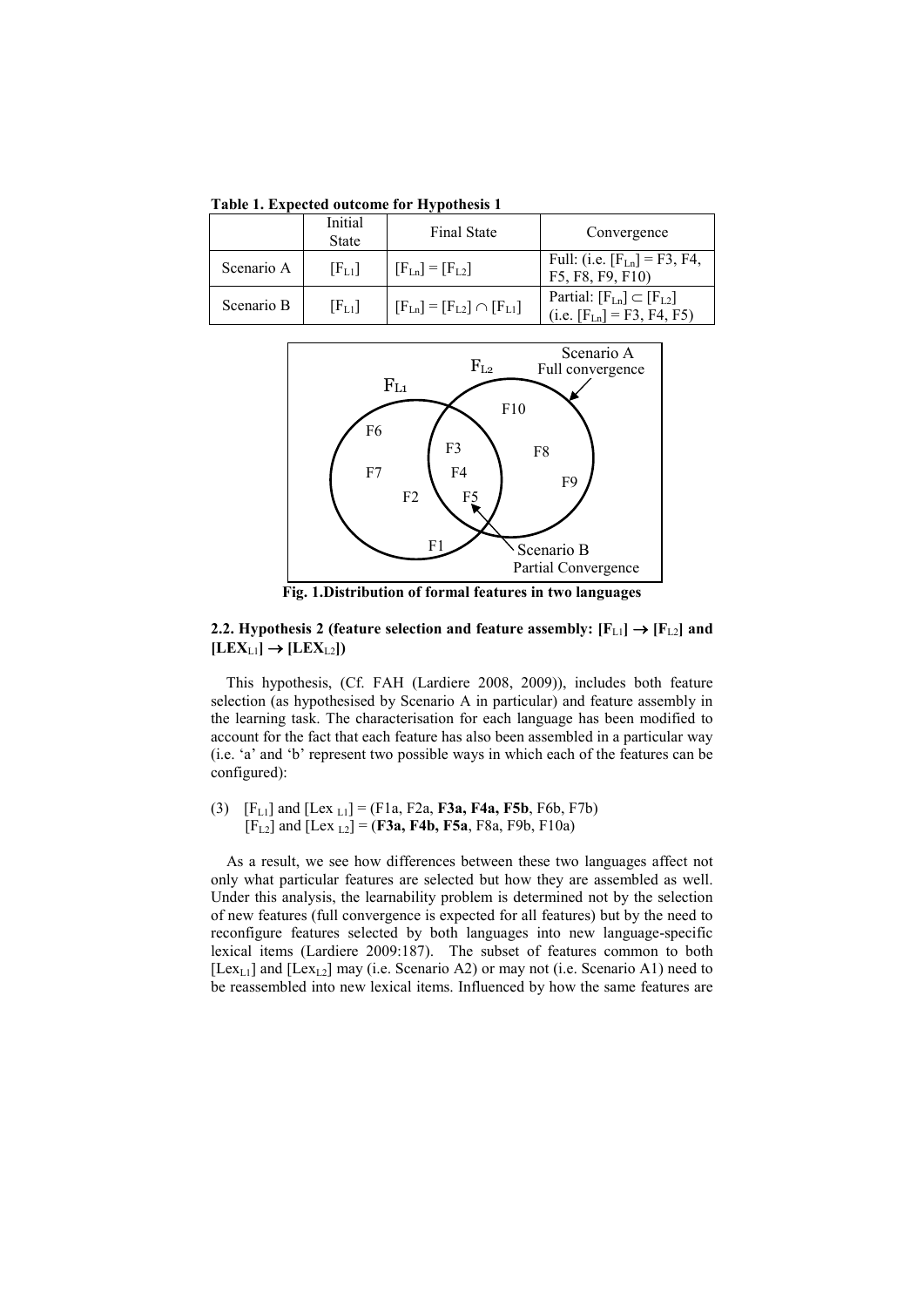configured in their native languages, L2 speakers may find it persistently problematic to assign a new configuration (as in the L2) to a feature which already exists in  $F_{L1}$  and as a result full convergence may not be achieved (as shown by  $[LEX_{Ln}]$ , the expected final state of the learned LEX).

**Table 2. Expected Outcomes for Hypothesis 2 (for features which exist in**  both  $F_{L1}$  and  $F_{L2}$ 

|                                                              | <b>Initial State</b>    | <b>Final State</b>                                     | Convergence               |
|--------------------------------------------------------------|-------------------------|--------------------------------------------------------|---------------------------|
| Scenario $A_1 =$<br>Same F, same LEX<br>(e.g. F3)            | $[F_{L1}] + [LEX_{L1}]$ | $[F_{Ln}]$ + $[LEX_{Ln}]$ =<br>$[F_{L2}] + [LEX_{L2}]$ | Full                      |
| Scenario $A.2=$<br>Same F, different<br>LEX<br>(e.g. F4, F5) | $[F_{L1}] + [$ LEXL1]   | $[F_{Ln}]$ + $[LEX_{Ln}]$ =<br>$[F_{L2}] + [LEX_{L1}]$ | <b>Not</b><br>necessarily |

 A refinement of Fig.1 now taken into consideration how each feature is configured in each language is shown in Fig.2:



**Fig.2. Distribution of assembled features in two languages** 

Features F1 and F2 are not problematic because they are not selected in the L2. Features F8, F9 and F10, which only exist in the L2 are also not problematic because they do not need reassembling<sup>2</sup>. The interesting features are those which

 $\overline{a}$ 

 $2$  We are assuming, following Lardiere (2009), that positive evidence will allow learners to acquire the whole set of L2 features even if these are not present in the L1, although this is still a contentious issue. See Section 5 for more details.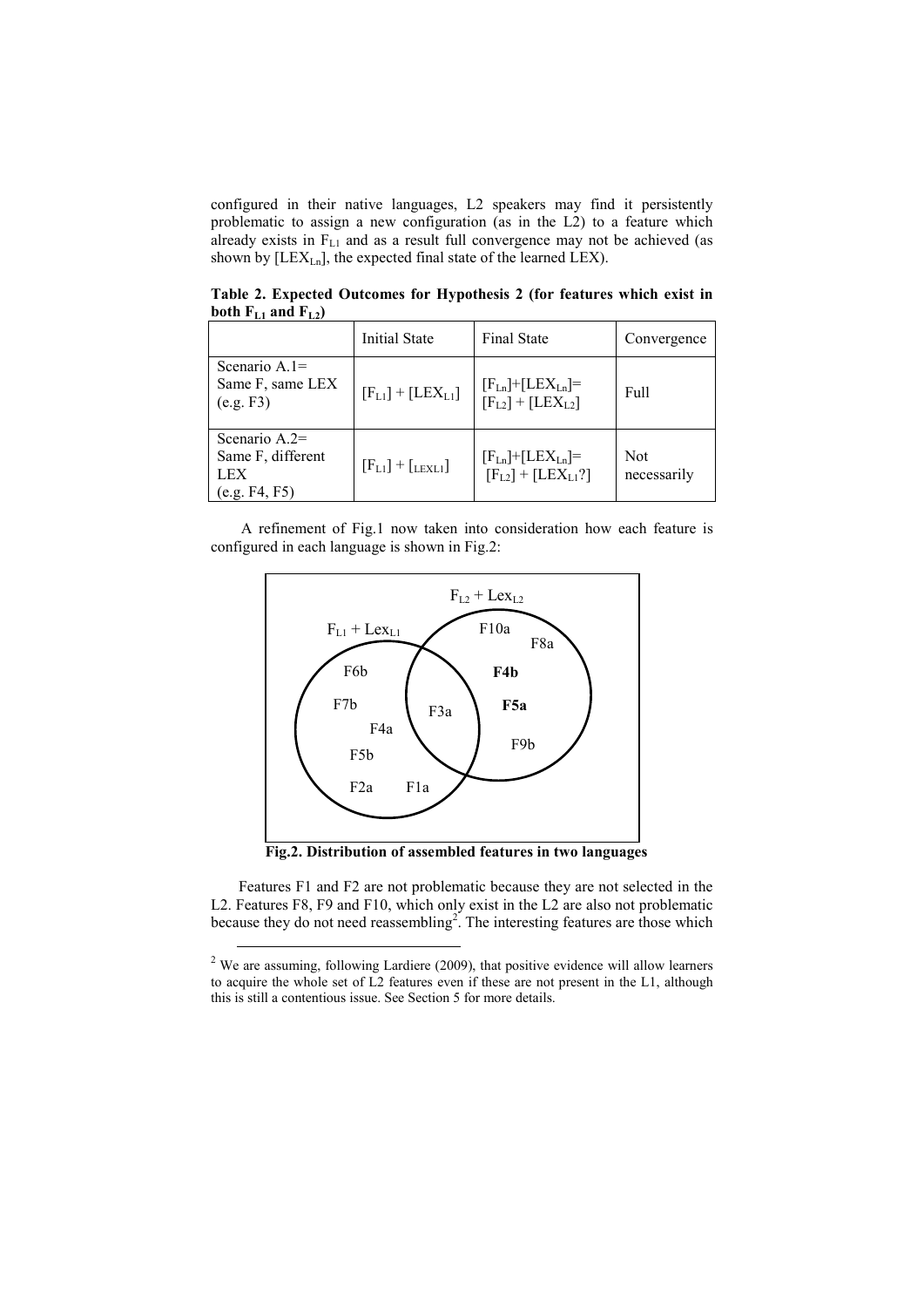exist in both languages but not necessarily with the same configuration (F3, F4, F5). Feature F3 exists in both language with the same configuration (as shown by scenario A1) so no reassembling is needed and it will be successfully acquired. In contrast, although features F4 and F5 exist in both languages they are configured differently and will need to be reassembled (as shown in scenario A2). According to hypothesis 2 (and in contrast to hypothesis 1) these are the features which may be the source of variability and divergence even at the endstate. This hypothesis will be tested in the context of the L2 acquisition of Spanish aspect by native English speakers as explained in the next section.

# **3. Spanish aspectual morphology**

Aspect is a semantic category conveying information about the temporal development of an eventuality (whether it is in progress, finished or about to start) and about the number of occasions that the eventuality has been instantiated (either once or more than once) (Comrie 1976, Smith 1991, Verkuyl 1993, Demirdache and Uribe-Etxebarria 2000, Arche 2006). These properties are grammaticalised in aspect forms known as perfective when referring to finished (bounded) eventualities, and imperfective when referring to unfinished (unbounded) ones. As shown in table 3, whereas perfective events are interpreted as finished, the imperfect can have three different meanings according to the number of occasions in each event (Arche 2006).

| Meaning                    | <b>Number</b><br>occasions | <b>Status</b>                                      | <b>Examples</b>                                              |
|----------------------------|----------------------------|----------------------------------------------------|--------------------------------------------------------------|
| Perfective                 | 1                          | Finished                                           | He was sick all day<br>El estuvo enfermo todo el dia         |
| (Imperfect)<br>Continuous  | ㅋ                          | Unfinished                                         | He was sick when I saw him<br>El estaba enfermo cuando lo vi |
| (Imperfect)<br>Habitual    | >1                         | Period<br>unfinished.<br>Each instance<br>finished | He used to walk in the park<br>El caminaba por el parque     |
| (Imperfect)<br>Progressive |                            | Unfinished                                         | He was walking in the park<br>El caminaba por el parque      |

**Table.3. Relevant properties of perfective and imperfective aspect** 

Cross-linguistic differences are observed with respect to how these aspectual features, (i.e. the number of occasions and the finished/unfinished status of eventualities), are expressed. For instance, the table above shows how Spanish uses the same morphological means to express the three meanings of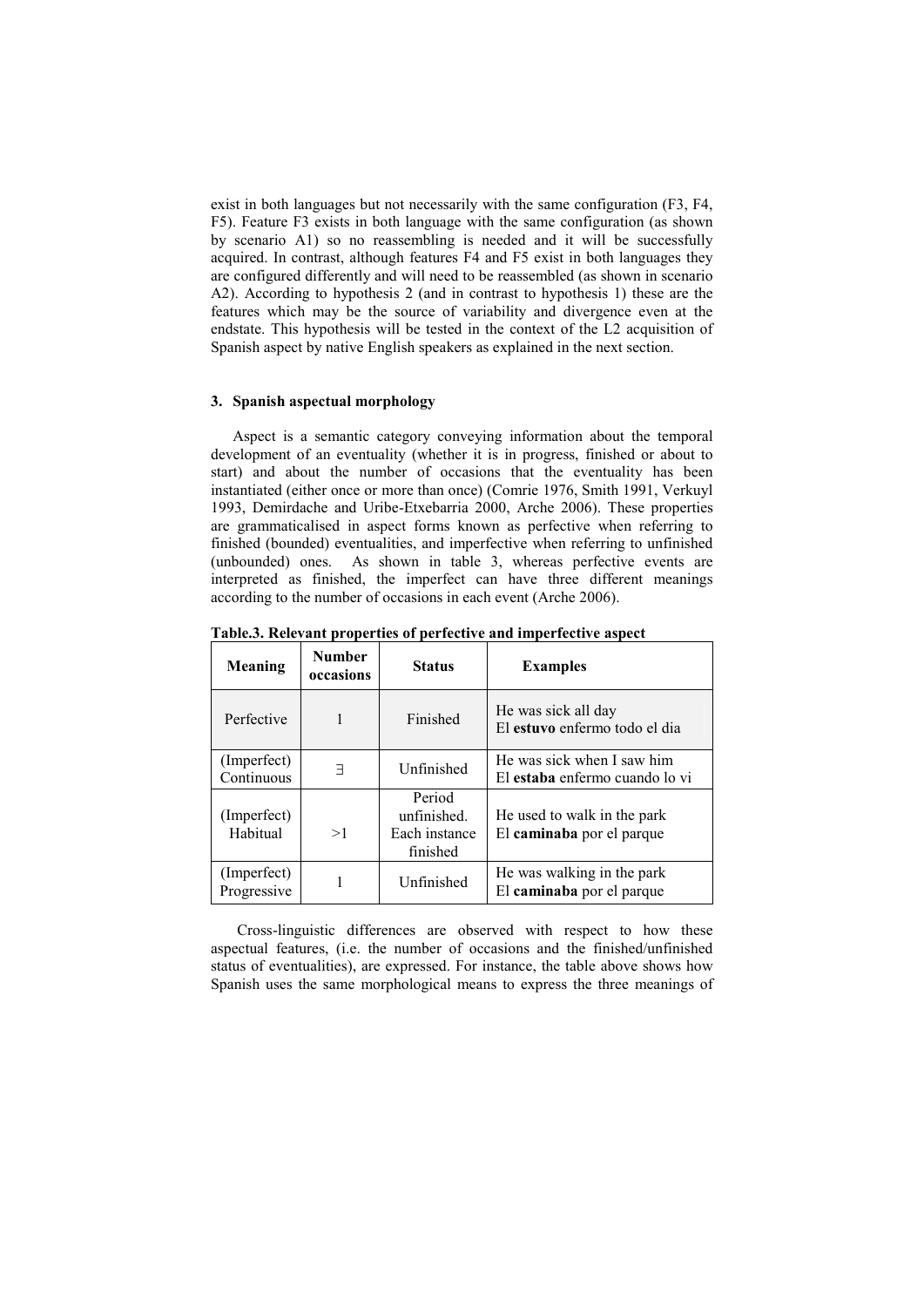the imperfect (continuous, habitual and progressive), while English makes use of the past tense for the continuous meaning and periphrases for the habitual and the progressive<sup>3</sup>. Crucially, while English uses the same past form for both perfective and imperfective (continuous) events, Spanish draws a consistent morphological contrast between the finished/unfinished status of eventualities.

Note that, under this analysis, aspectual syntactic and semantic content is assumed to be the same across languages whereas its morphological expression is language-specific. Accordingly, the formal features associated with the aspectual distinctions shown in table 3 are the same in both languages and the differences between these two languages are determined by which specific morphological configuration is selected for each aspectual meaning. For this reason, when acquiring the Spanish aspectual morphology, English speakers will have to learn that the distribution of correspondences between forms and meanings differ in these two languages and that, in particular for this study, the same form (past tense) cannot be used to express both finished and unfinished (continuous) meanings in the L2. We argue that the differences in how aspect is represented in these two languages need to take into account how the various meanings associated with the different features are mapped onto morphological forms in the two languages rather than merely whether the features themselves are selected in both languages.

This specific characterisation of the learning task is particularly relevant since an account based on the selection of features only (i.e. Hypothesis 1) would predict no differences in the acquisition of the three meanings associated with the imperfect in Spanish, whereas the continuous meaning, requiring reconfiguration, will be more difficult to acquire if feature reassembly is assumed to be part of the learning task. We can formalise these predictions as follows:

- P1: If the learning task for L1 English speakers of Spanish only involves the selection of particular aspectual features (i.e.  $[F_{L1}] \rightarrow$  $[F<sub>L2</sub>]$ , no differences in the acquisition of the three meanings associated with the imperfect are predicted.
- P2: If the learning task for L1 English speakers of Spanish involves feature assembly (i.e.  $[F_{L1}] \rightarrow [F_{L2}] + [LEX_{L1}] \rightarrow [LEX_{L2}]$ ) the continuous meaning (the only meaning requiring re-assembly) will be a source of problems for L2 speakers.

#### **4. Examining feature-reassembly in the L2 acquisition of aspect**

The aim of the study presented in Arche, Domínguez, Myles (2010) and Domínguez, Arche, Myles (2010) was to investigate the L2 acquisition of the

<sup>&</sup>lt;sup>3</sup> We leave aside the discussion as to whether the past tense form can be interpreted as habitual with event verbs (e.g. walk) as well.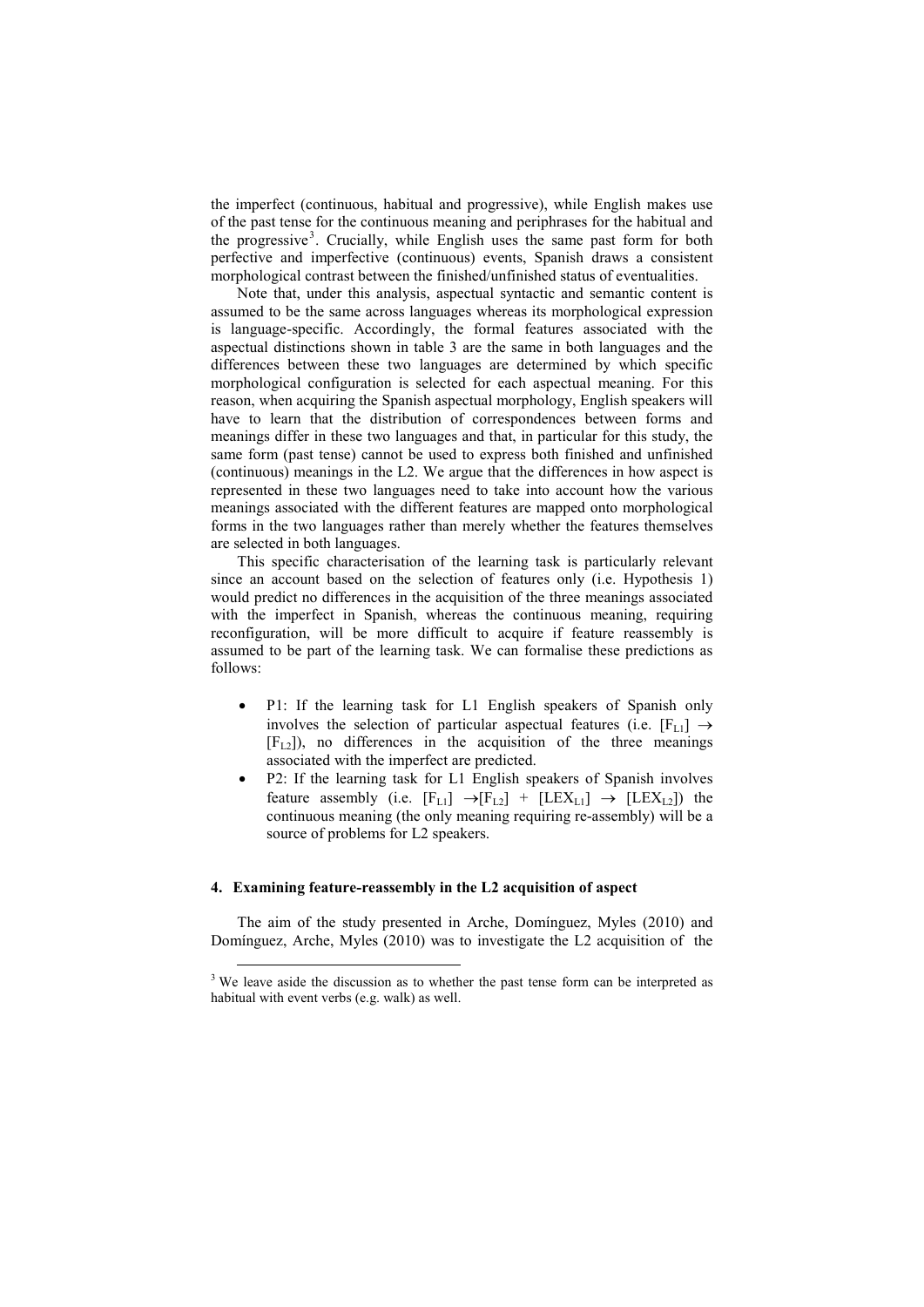Spanish imperfect, focusing on the three interpretations encoded by Spanish imperfective morphology (continuous, habitual and progressive). Sixty L1 English learners of Spanish (20 beginners, 20 intermediate and 20 advanced) and 15 native speakers completed a context/sentence matching task.

| Group                       | <b>Typical</b><br>Age | <b>Proficiency Level</b>               |
|-----------------------------|-----------------------|----------------------------------------|
| Y10<br>$(n=20)$             | $14 - 15$             | Beginners (c200 hrs instruction)       |
| Y13<br>$(n=20)$             | $17 - 18$             | Intermediate (c500 hrs<br>instruction) |
| Undergraduates<br>$(n=20)$  | $21 - 23$             | Advanced (Spanish majors)              |
| Native Speakers<br>$(n=15)$ | 14-28                 | N/A                                    |

**Table. 4. Participants** 

The eighty-five participants were asked to rate the appropriateness of a pair of (imperfect/preterit) sentences in 32 contexts using a 5 point Likert scale (-2, - 1, 0,  $+1$ ,  $+2$ ). Each context was carefully designed to bias the sentence with perfective morphology (contexts depicting a one-off event) or the sentence with imperfective morphology (contexts depicting continuous, habitual, or progressive actions). Example (4) illustrates a sample test item where the introductory context represents a habitual action. Sentence (b) with imperfective morphology is appropriate in this context:

- (4) When Ana was a child she had a very close friend, Amy, and she liked to spend a lot of time at her house after school.
	- (a) Ana **estuvopret** mucho en casa de Amy al salir del colegio (inappropriate) "Ana was in Amy's house a lot after getting off school"
	- (b) Ana **estabaimp** mucho en casa de Amy al salir del colegio (appropriate)

The results of the study confirm the prediction that the continuous, the only meaning requiring reassembly, is problematic even for advanced speakers. In this respect, the only significant difference in the choice patterns between natives and advanced learners was found with respect to the continuous meaning (p=0.001). Figure 3 shows how the overall means of correct answers (both correct acceptance of imperfect and correct rejection of preterit increase with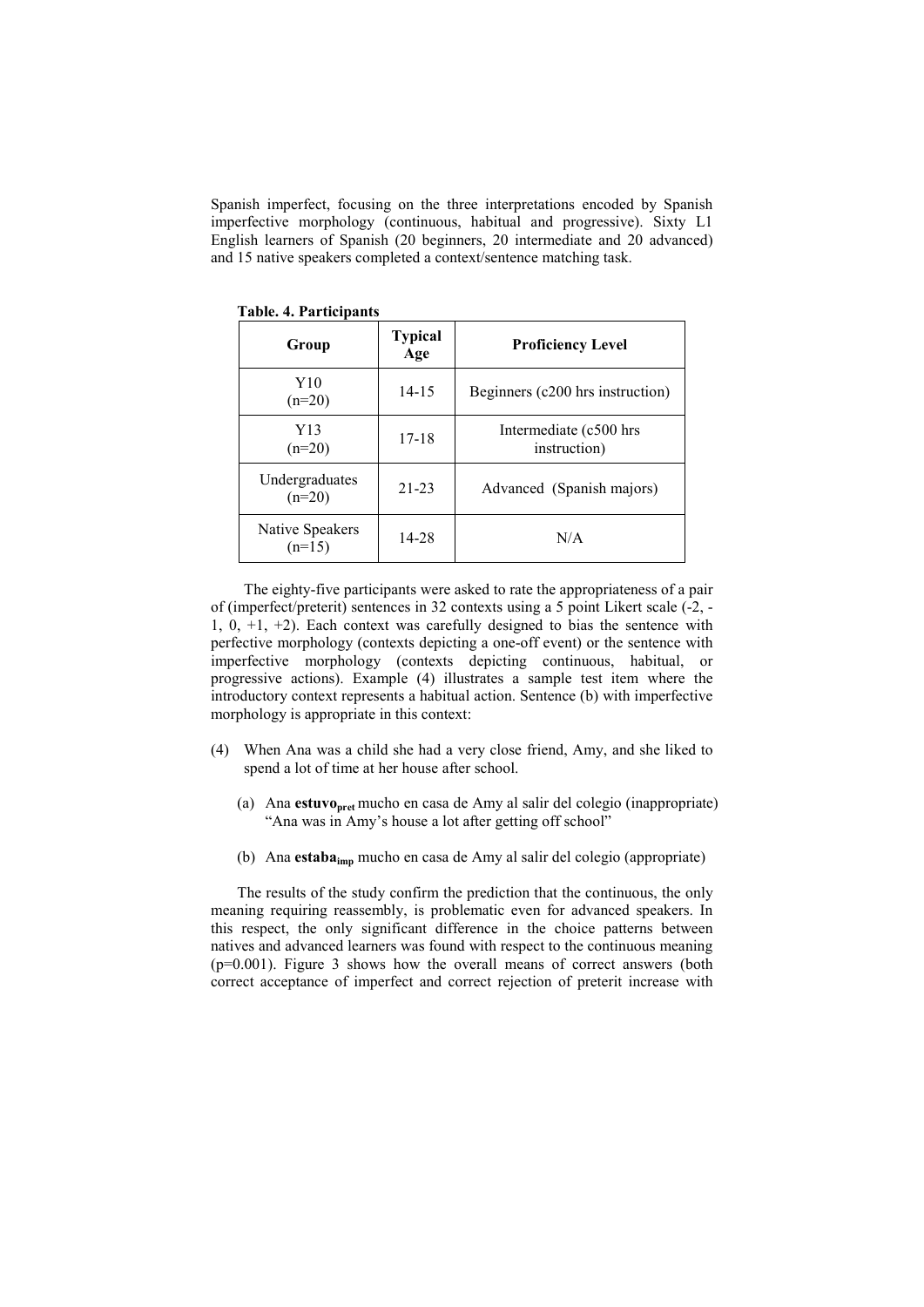

proficiency across all contexts and how the least number of appropriate scores are found in continuous contexts.

**Fig.3. Means of correct answers in three semantic contexts** 

Separate results for the correct acceptance of sentences with imperfect verbal morphology and the correct rejection of sentences with perfective morphology<sup>4</sup> are shown in Figures 4 and 5 respectively. These reveal how advanced learners behave in a nativelike manner (regarding all three meanings) in accepting the sentences with imperfective morphology<sup>5</sup> but they are still behaving significantly differently from natives when rejecting the preterit. This indicates that learners seem to have more problems abandoning the past tense morphology (which is the semantic-morphology association in their L1 for this meaning) in continuous contexts than accepting a new morphological form (imperfect) for these contexts.

 4 Results for one-off contexts, in which sentences with perfective morphology are appropriate, are not discussed here.

<sup>5</sup> Tukey post-hoc tests show no statistical differences between the advanced and native groups for any of the meanings  $(p=0.071)$  for the continuous,  $p=0.284$  for the progressive and  $p= 0.004$  for the habitual) for answers where the imperfect had to be selected. In contrast, the difference between these two groups was significant in continuous contexts and for answers that required the preterit to be rejected ( $p = \leq 0.001$ ).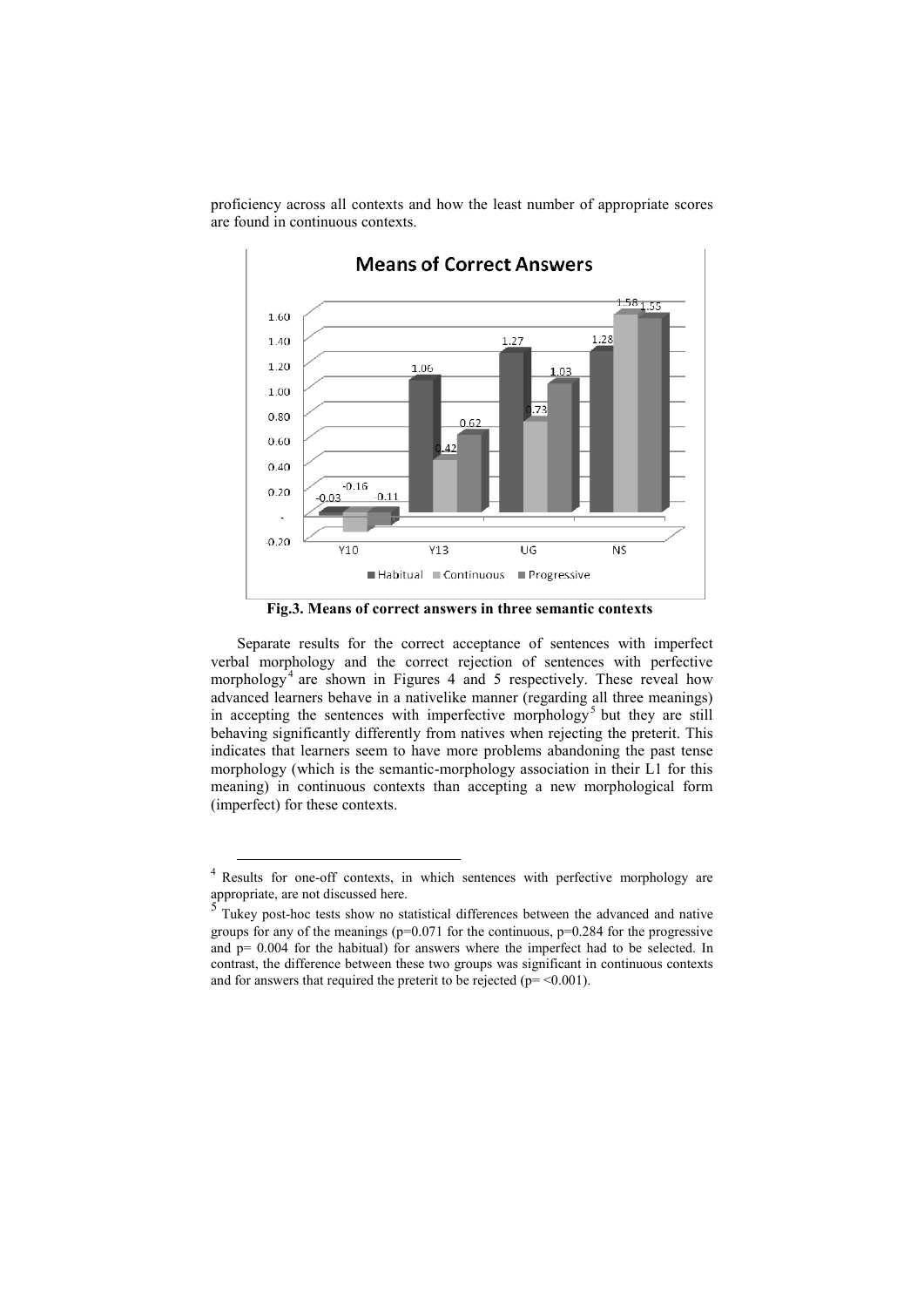

**Fig.4. Means of correct acceptance of the imperfect**



**Fig.5 Means of correct rejection of the preterit**.

 $\overline{a}$ 

Overall, the results are consistent with the claim that problems with the imperfect are selective and do not equally affect the acquisition of this form in all three contexts. The meaning which needs semantics-morphology remapping  $(i.e.$  the continuous) seems to be the most problematic meaning<sup>6</sup>. P2 is therefore

 $6$  One remaining question concerns why learners show lower scores for the progressive meaning than for the habitual. It is possible that the differences between the progressive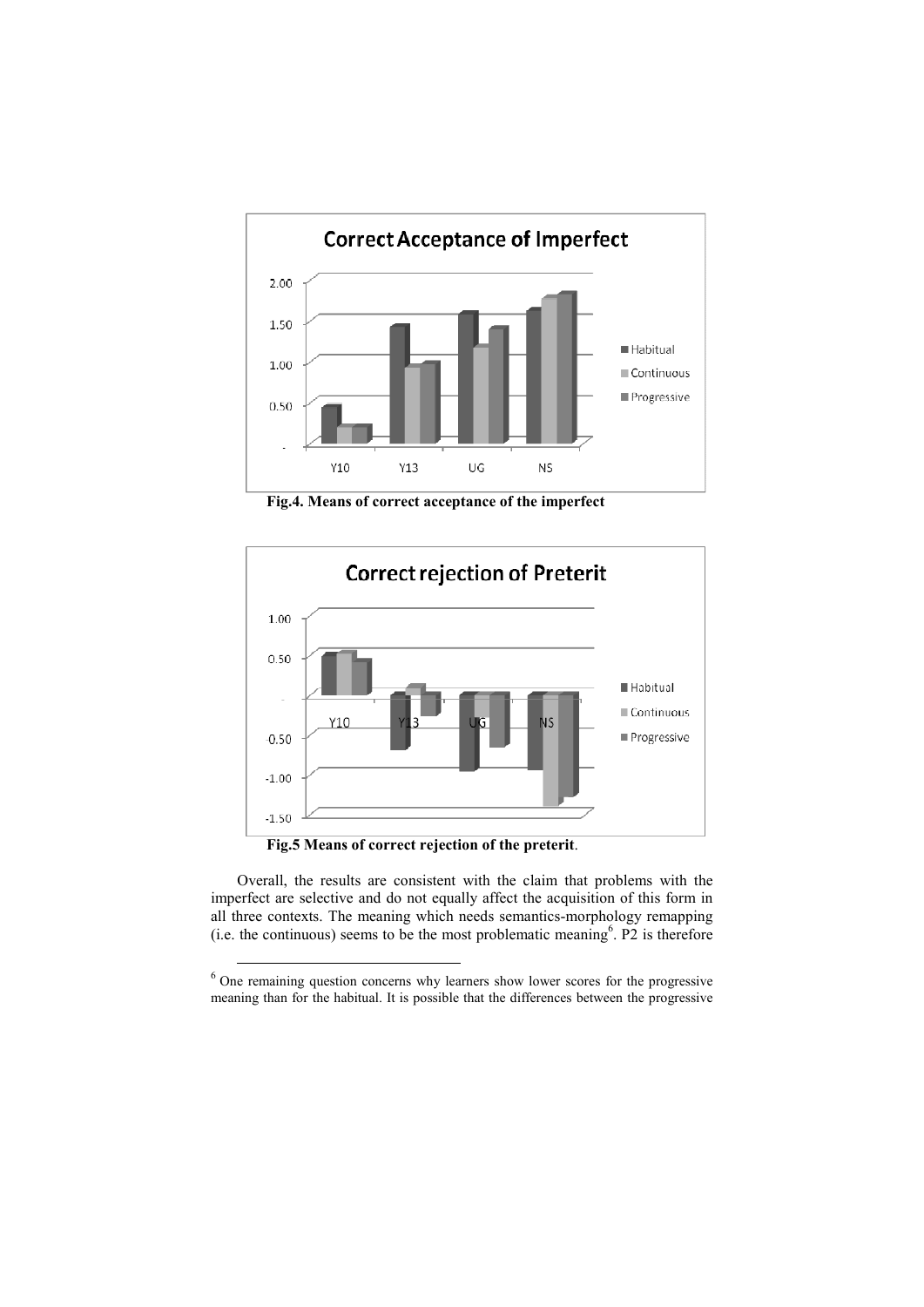supported. We argue that this result can be better explained by the differences in the way that the native and the target grammars express each of the three aspectual meanings morphologically than by the availability of a particular syntactic feature. We also argue that these results, and in particular the results of the advanced group, are difficult to explain by a feature-selection account since the continuous meaning, which receives significantly lower scores, is also available in the learners' L1. The persistent problems observed in the advanced group do not seem to be determined by feature selection (use of two out of three meanings associated with the imperfect are targetlike) but by whether features are assembled into morphological configurations in a different way in both languages.

# **5. Conclusions and implications for future research**

The discussion of the results presented in the previous section points to two main conclusions. First, feature re-assembly (a necessary process during the course of acquiring a second language), can be a source of persistent difficulty for second language speakers. In the case of the present study, success in the acquisition of Spanish aspectual morphology seems to be determined by whether features need to be reconfigured to accommodate the target grammar. Second, a hypothesis, such as the FAH, which takes into account the specific morphological expression of aspect-related formal features, makes appropriate predictions in the acquisition of Spanish aspectual morphology. In particular, it can account for the asymmetry observed in the acquisition of the three meanings associated with Spanish imperfect morphology and provide a fine-grained explanation of divergence in this grammatical domain.

One remaining question not addressed by this study and which requires further examining is whether feature selection is always successful (as assumed by the FAH) or whether this process can be a source of problems in acquisition as well (i.e. scenario B under hypothesis 1). We leave it for future research to examine whether this is indeed the case.

## **References**

-

- Arche, María J. 2006. *Individuals in Time. Tense, Aspect and the individual/stage distinction*. Amsterdam/Philadelphia: John Benjamins.
- Arche, María J., Dominguez, Laura, and Myles, Florence. 2010. The L2 acquisition of the semantics and morphology of Aspect: a study of the acquisition of the Spanish imperfect-preterit contrast by native speakers of English. Presented at the *Workshop on Tense and Aspect in Generative Grammar: Typology and Acquisition*. Lisbon, (Portugal) 1-2 July.

and continuous meanings may not be considerable enough to be detected by the test used in this study. This seems to be supported by the fact that the pattern of responses for these two meanings are not significant  $(p=0.761)$  for the native controls either. We intend to further examine this issue in future research.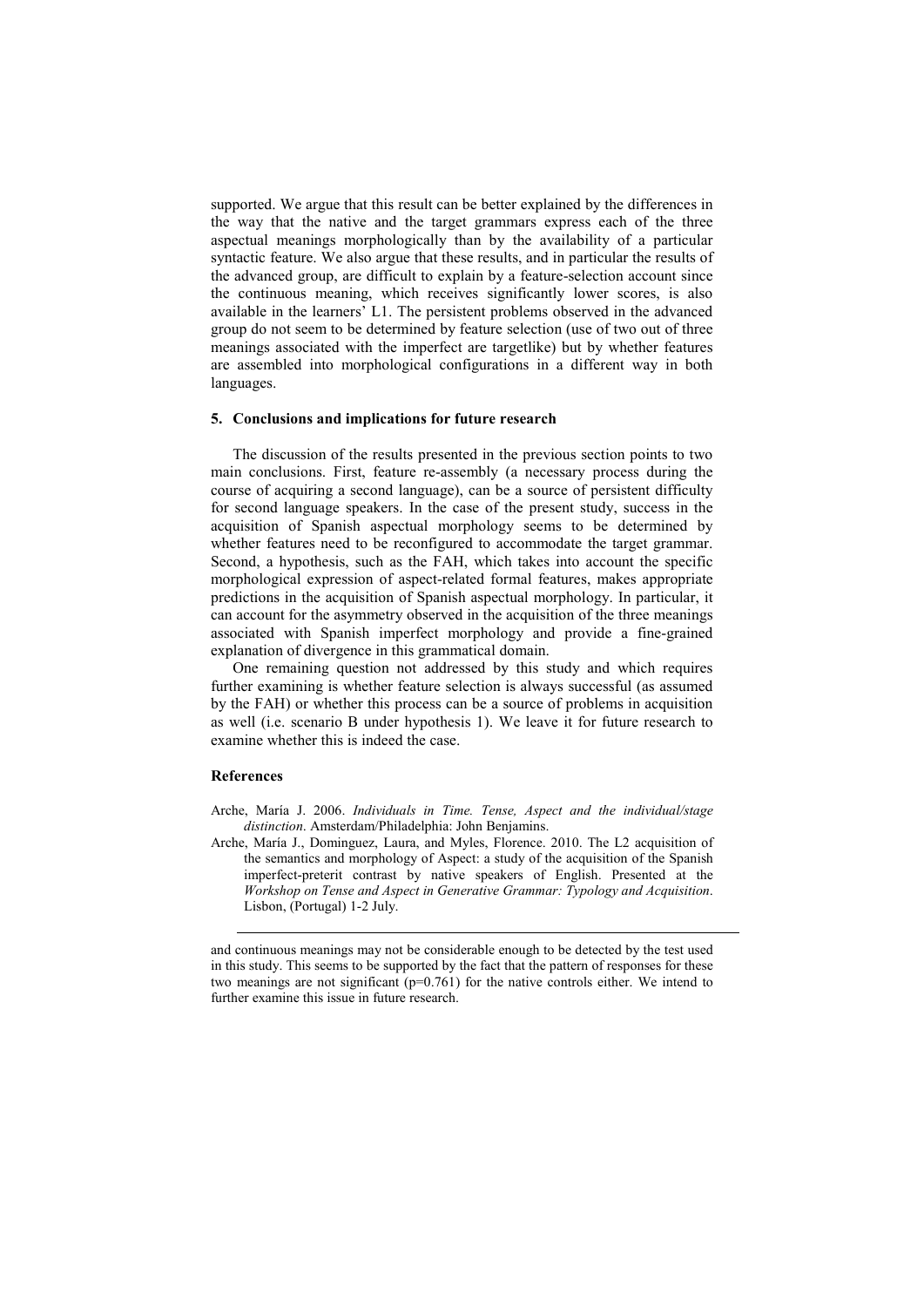Chomsky, Noam. 1995. *The minimalist program*. Cambridge, MA: MIT Press.

- Chomsky, Noam 1998. Minimalist inquiries: the framework. *MIT working papers in linguistics*. Cambridge, MA: MITWPL, 15, 1–56.
- Chomsky, Noam. 2000. *New horizons in the study of language and mind. Cambridge*, U.K. ; New York: Cambridge University Press.
- Chomsky, Noam. 2001. Derivation by Phase. In *Ken Hale: A Life in Language*, ed. Michael Kenstowicz, 1- 52. Cambridge, Mass.: MIT Press.
- Chomsky, Noam. 2004. Beyond Explanatory Adequacy. In *Structures and Beyond. The Cartography of Syntactic Structures*, ed. Adriana Belletti, 104 – 131. Oxford: Oxford University Press.
- Choi, Myong-hee and Lardiere, Donna. 2006a: The interpretation of wh-in-situ in Korean second language acquisition. In Belletti, A., Bennati, E., Chesi, C., DiDomenico, E. and Ferrari, I., editors, *Language acquisition and development: Proceedings of GALA 2005.* Cambridge Scholars Press, 125–35.
- Comrie, Bernard. 1976. *Aspect. An Introduction to the Study of Verbal Aspect and Related Problems.* Cambridge: Cambridge University Press.
- Demirdache, Hamida and Uribe-Etxebarria, Myriam. 2000. The Primitives of Temporal Relations. In *Step by Step: Essays on Minimalist Syntax in Honor of Howard Lasnik*, ed. R. Martin et al. Cambridge, MA: MIT Press.
- Domínguez, Laura, Arche, María. J., and Myles, Florence. 2010. Morphology to Semantics mapping in L2: The acquisition of the imperfect-preterit contrast in Spanish. Presented at the *Romance Turn IV: Workshop on the acquisition of Generative grammar,* Tours (France) 25-27 August.
- Franceschina, Florencia. 2005*. Fossilised second language grammars: the acquisition of grammatical gender.* Amsterdam: John Benjamins.
- Hawkins, Roger and Chan, Cecilia. 1997. The partial availability of Universal Grammar in second language acquisition: the 'failed functional features hypothesis'*. Second language Research* 13, 187-226
- Hawkins, Roger and Liszka, Sarah. 2003. Locating the source of defective past tense marking in advanced L2 English speakers. In Hout, R., Hulk, A., Kuiken, F. and Towell, R. (eds.), *The Lexicon-Syntax Interface in Second Language Acquisition*. Amsterdam: John Benjamins, 21-44.
- Hawkins, Roger. 2005: Revisiting wh-movement: The availability of an uninterpretable [wh] feature in interlanguage grammars. In Dekydtspotter, L., Sprouse, D.R. and Liljestrand, A., (eds), *Proceedings of the 7th Generative Approaches to Second Language Acquisition Conference (GASLA 2004)*. Somerville, MA: Cascadilla Press 124–37.
- Hawkins, Roger and Hattori, Hajime. 2006. Interpretation of multiple wh-questions by Japanese speakers: a missing uninterpretable feature account. *Second Language Research* 22, 269–301.
- Lardiere, Donna. 1998a: Case and tense in the `fossilized' steady state. *Second Language Research* 14, 1-26.
- Lardiere, Donna. 1998b: Dissociating syntax from morphology in a divergent L2 endstate grammar. *Second Language Research* 14, 359-375.
- Lardiere, Donna. 2000. Mapping features to forms in second language acquisition. In Archibald, J. (ed.) *Second language acquisition and linguistic theory*. Malden, MA: Blackwell  $102-29$ .
- Lardiere, Donna. 2005. On morphological competence. In L. Dekydtspotter, R. A. Sprouse, and A. Liljestrand (eds.). *Proceedings of the 7th Generative Approaches*